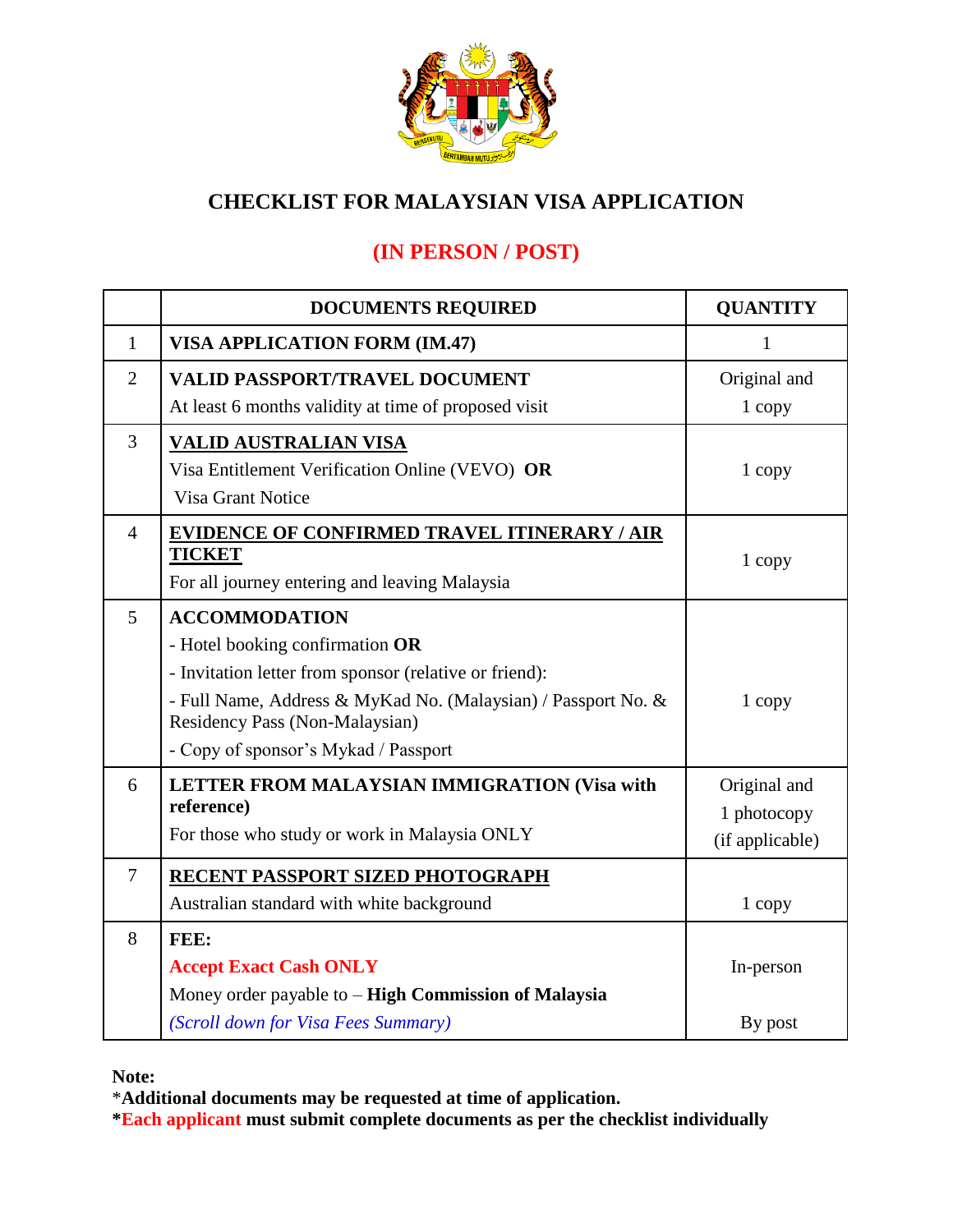#### **VISA APPLICATION (IN-PERSON)**

- 1. Visa application can be submitted in-person at the High Commission of Malaysia in Canberra (appointment required).
- 2. Please make exact amount for visa fee payment over the counter (we accept **CASH ONLY**).
- 3. All submission with complete required documents will obtain the visa on the same day.
	- a) Visa Application are accepted between 9.30am-11.30 am
	- b) Visa Collection times are after 3.00pm

### **VISA APPLICATION (BY POST)**

- 1. Visa application can be submitted by post to the High Commission of Malaysia in Canberra.
- 2. Submission by post must be sent at least ONE MONTH prior to your travel.
- 3. Complete applications are processed within 14 working days from the date of receiving the application.
- 4. For application sent to Canberra, send to:

### **High Commission of Malaysia (Immigration Section) 7 Perth Avenue, Yarralumla ACT 2600**

- 5. Kindly provide self address envelope (preferably Express/Platinum envelope) for the return of your travel document. (Please record the self address envelope tracking number and check the status with the Australia Post website as we do not hold this information).
- 6. Please make exact amount for visa fee payment.

Term of payment must be in **MONEY ORDER** and payable to the **High Commission of Malaysia**

7. The High Commission of Malaysia shall not be liable for any losses or damages during the post delivery. Therefore, any claims for losses or damages will not be entertained.